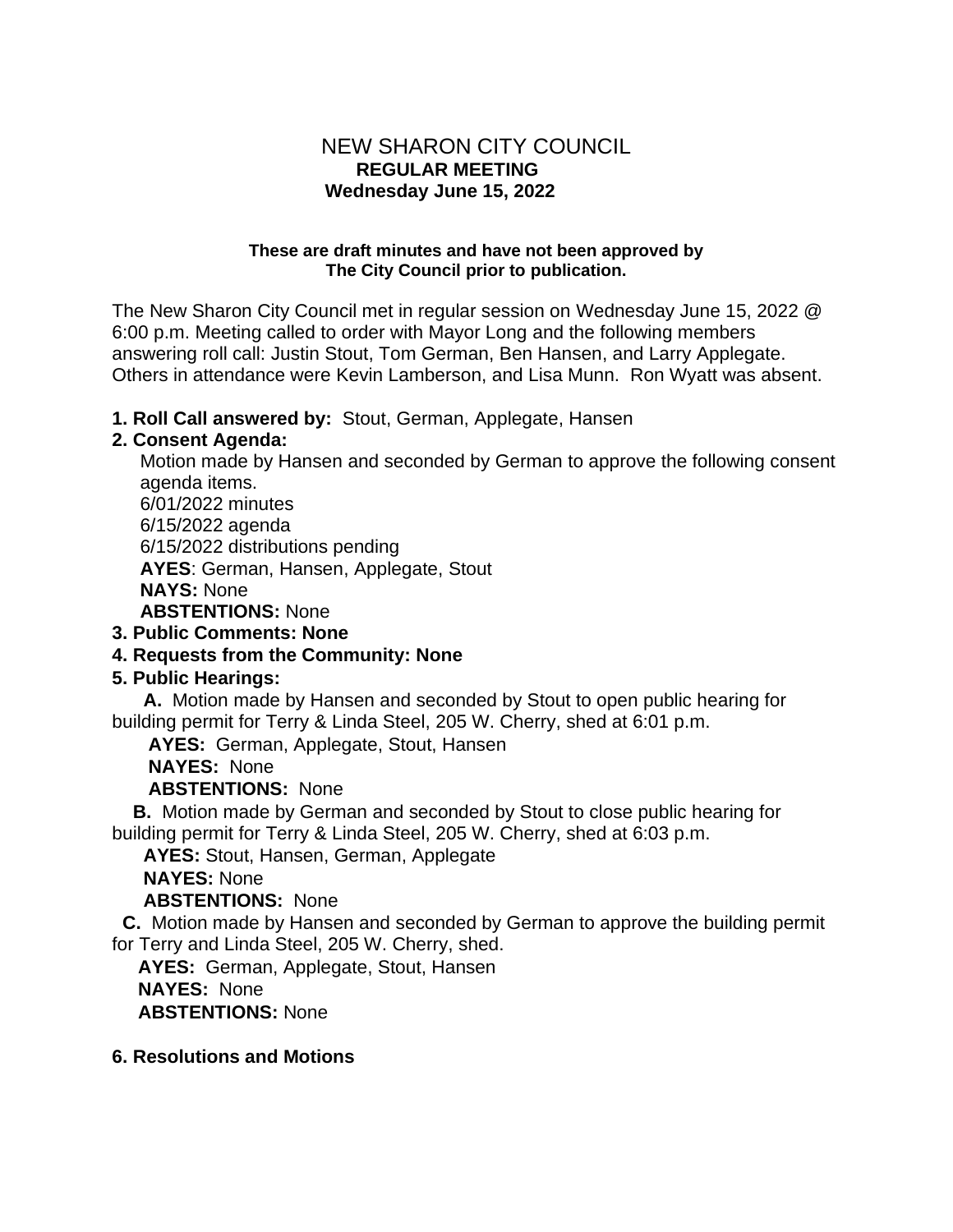**A.** Motion made by Hansen and seconded by German to approve setting public hearing for building permit for Justin & Ann Stout, 511 N. Park, fence for July 6th at 6:00 p.m.

 **AYES:** Hansen, Applegate, German **NAYES:** None

**ABSTENTIONS:** Stout

**B.** Motion made by German and seconded by Stout to approve tobacco permit for Casey's.

**AYES:** Hansen, Applegate, Stout, German

**NAYES:** None

**ABSTENTIONS:** None

**C.** Motion made by German and seconded by Stout to approve tobacco permit for Cheema Liquors.

**AYES:** Applegate, Hansen, German, Stout

**NAYES:** None

**ABSTENTIONS:** None

 **D.** Motion made by German and seconded by Stout to approve tobacco permit for East Market Grocery.

**AYES:** Stout, German, Hansen, Applegate

**NAYES:** No

**ABSTENTIONS:** None

 **E**.Motion made by Hansen and seconded by German to approve increase in spraying for cemeteries, fire and parks from Totalscape Landscaping.

**AYES:** Applegate, German, Stout, Hansen

**NAYES:** None

**ABSTENTIONS:** None

 **F.** Motion made by Hansen and seconded by German to approve bid for new gutters for fire station from Kool Gutters in the amount of \$4404.00.

**AYES:** German, Applegate, Stout, Hansen

**NAYES:** None

**ABSTENTIONS:** None

- **7. Ordinances: None**
- **8. Department Reports**
	- **A. Water Report-** none
	- **B. Sewer Report**-none
	- **C. Street Report-** none

**D**. **Park Report** –drinking fountain with bottle filler arrived 6/13

 **E. Police Report**- in packets, donate \$500.00 to sheriff posse since we did not donate last year.

**F. Mahaska Sheriff Report**-no one here to report

 **G. Cemetery Report-** none

 **H. City Clerk Report**- city hall windows to be installed tomorrow, no applications received for building inspector, ordered new chairs for council table.

**I. City Attorney Report** –none

**J. Fire Department Report-** service done on all trucks but one waiting on filter.